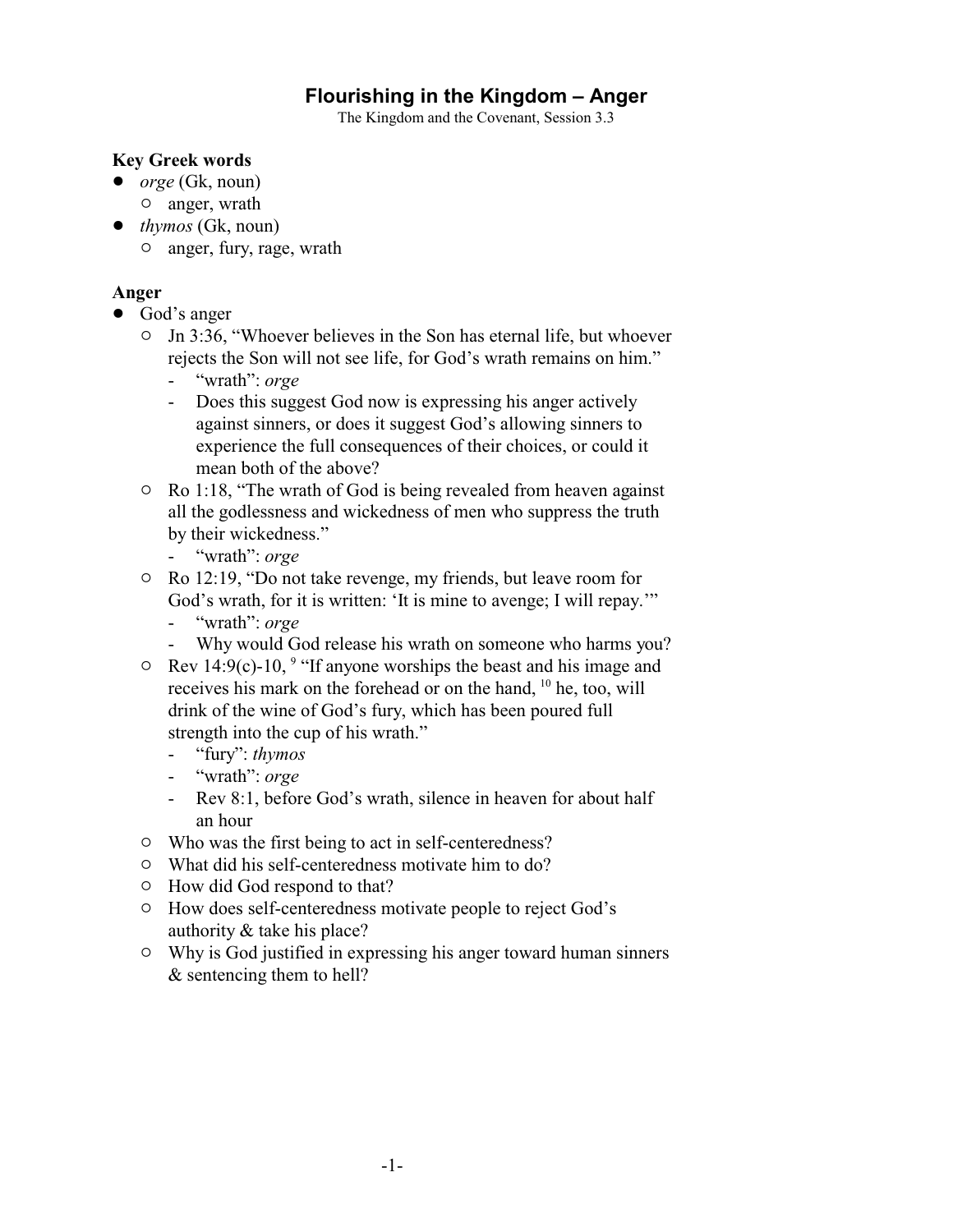- Jesus' anger
	- <sup>o</sup> Mk 3:5, Jesus "looked around at [the Pharisees] in anger and, deeply distressed at their stubborn hearts, said to the man, 'Stretch out your hand.' He stretched it out, and his hand was completely restored."
		- "anger": *orge*
		- "deeply distressed" (Gk, v, *syllypeo*): grieved, sorrowed
		- Do you think Jesus was angry because they wanted to kill him?
		- Mt 15:7, he calls Pharisees "hypocrites!"
		- Mt 23:33, he calls them snakes and a brood of vipers
		- Jn 8:44, "You belong to your father, the devil."
	- $\circ$  Mt 21:12-13, <sup>12</sup> "Jesus entered the temple area and drove out all who were buying and selling there. He overturned the tables of the money changers and the benches of those selling doves. <sup>13</sup> 'It is written,' he said to them, '"My house will be called a house of prayer," but you are making it a "den of robbers."'"
		- Why was his anger appropriate?
	- $\circ$  What do these statements reveal about Jesus' frame of mind?
- Our anger
	- $\circ$  Mt 5:22, "But I tell you that anyone who is angry with his brother will be subject to judgment."
		- "angry" a verb from the same word group as the noun *orge*
		- Who is the "brother" referred to in this verse?
		- Based on this verse, is it appropriate to be angry with another Christian?
	- $\circ$  Gal 5:19-21(a), <sup>19</sup> "The acts of the sinful nature are obvious: sexual immorality, impurity and debauchery; <sup>20</sup> idolatry and witchcraft; hatred, discord, jealousy, fits of rage, selfish ambition, dissensions, factions<sup>21</sup> and envy; drunkenness, orgies, and the like."
		- "sinful nature" (Gk, n, *sarx*): literally, flesh; figuratively, Bible uses it to refer to that part of us that retains sinful traits
		- Where do our fits of rage originate, according to verse 19?
		- What are we supposed to be doing to those old sinful ways?
	- $\degree$  Eph 4:26-27, <sup>26</sup> "In your anger do not sin': Do not let the sun go down while you are still angry, <sup>27</sup> and do not give the devil a foothold."
		- words "anger" and "angry" are from same word group as *orge*
		- What's the significance of the phrase, "do not give the devil a foothold"?
	- $\circ$  Col 3:8, "But now you must rid yourselves of all such things as these: anger, rage, malice, slander, and filthy language from your lips."
		- "anger": *orge*
		- "rage": *thymos*